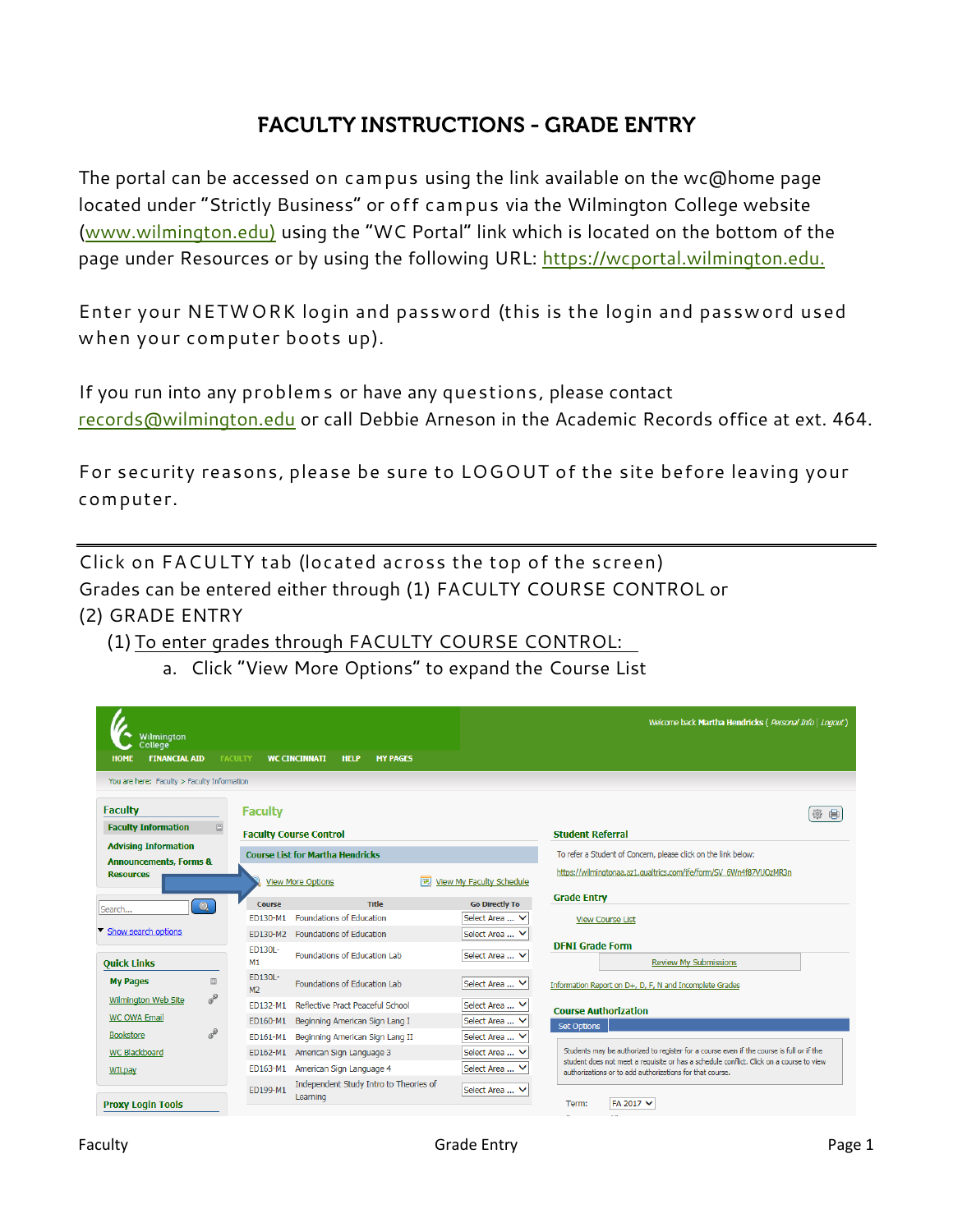b. Find the course to be graded. Under "Go Directly To" click on drop down box in "Select Area" for the course and select "Grade Entry"

| Wilmington<br>College<br><b>FINANCIAL AID</b><br><b>HOME</b>                                                                                                    |                | <b>FACULTY</b>                                  | <b>WC CINCINNATI</b><br><b>HELP</b><br><b>MY PAGES</b>     |             |                                               |                                        | Welcome back Martha Hendricks ( Personal Info   Logout) |
|-----------------------------------------------------------------------------------------------------------------------------------------------------------------|----------------|-------------------------------------------------|------------------------------------------------------------|-------------|-----------------------------------------------|----------------------------------------|---------------------------------------------------------|
| You are here: Faculty > Faculty Information<br><b>Faculty</b><br><b>Faculty Information</b><br><b>Advising Information</b><br><b>Announcements, Forms &amp;</b> | $\boxed{\Xi}$  | <b>Faculty</b><br><b>Faculty Course Control</b> | <b>Course List for Martha Hendricks</b>                    |             |                                               |                                        | ●<br>變                                                  |
| <b>Resources</b><br>Search<br>Show search options                                                                                                               | $\bullet$      | Term:<br><b>Course Code:</b>                    | <b>Search Options</b><br>FA 2017 V<br>$\blacktriangledown$ |             | Program: All                                  | $\checkmark$                           |                                                         |
| <b>Quick Links</b>                                                                                                                                              |                |                                                 |                                                            |             | <b>View Courses</b>                           |                                        |                                                         |
| <b>My Pages</b>                                                                                                                                                 | $\boxed{\Box}$ |                                                 |                                                            |             | $ED - SE$   $SE - SE$ Next Page $\rightarrow$ |                                        |                                                         |
| <b>Wilmington Web Site</b>                                                                                                                                      | P              | <b>Course</b>                                   | <b>Title</b>                                               | Catalog     | Program                                       | <b>Go Directly To</b>                  |                                                         |
| <b>WC OWA Email</b>                                                                                                                                             |                | ED130-M1                                        | <b>Foundations of Education</b>                            | <b>UG17</b> | <b>Undergrad Program</b>                      | Select Area .<br><b>Course Details</b> |                                                         |
| <b>Bookstore</b>                                                                                                                                                | P              | ED130-M2                                        | <b>Foundations of Education</b>                            | <b>UG17</b> | Undergrad Program                             | <b>Class List</b>                      |                                                         |
| <b>WC Blackboard</b>                                                                                                                                            |                |                                                 | ED130L-M1 Foundations of Education Lab                     | <b>UG17</b> | <b>Undergrad Program</b>                      | <b>Grade Entry</b>                     |                                                         |
| <b>WILpay</b>                                                                                                                                                   |                |                                                 | ED130L-M2 Foundations of Education Lab                     | <b>UG17</b> | <b>Undergrad Program</b>                      | Select Area                            |                                                         |
|                                                                                                                                                                 |                | ED132-M1                                        | Reflective Pract Peaceful School                           | <b>UG17</b> | <b>Undergrad Program</b>                      | Select Area  V                         |                                                         |
| <b>Proxy Login Tools</b>                                                                                                                                        |                | ED160-M1                                        | Beginning American Sign Lang I                             | <b>UG17</b> | <b>Undergrad Program</b>                      | Select Area                            |                                                         |
| <b>Re-Login As Current User</b>                                                                                                                                 |                | ED161-M1                                        | Beginning American Sign Lang II                            | <b>UG17</b> | <b>Undergrad Program</b>                      | Select Area  V                         |                                                         |
| Log Back Into Original User<br>Show Replacement Values                                                                                                          |                | ED162-M1                                        | American Sign Language 3                                   | <b>UG17</b> | <b>Undergrad Program</b>                      | Select Area  V                         |                                                         |
|                                                                                                                                                                 |                | ED163-M1                                        | American Sign Language 4                                   | <b>UG17</b> | <b>Undergrad Program</b>                      | Select Area  V                         |                                                         |
|                                                                                                                                                                 |                | ED199-M1                                        | Independent Study Intro to Theories of Learning            | <b>UG17</b> | <b>Undergrad Program</b>                      | Select Area  V                         |                                                         |
|                                                                                                                                                                 |                | ED230-M1                                        | Human Devlpmnt & Learning Theory                           | <b>UG17</b> | <b>Undergrad Program</b>                      | Select Area  V                         |                                                         |
|                                                                                                                                                                 |                | ED233-M1                                        | Integrtd Fine Arts Young Childrn                           | <b>UG17</b> | <b>Undergrad Program</b>                      | Select Area  V                         |                                                         |
|                                                                                                                                                                 |                | ED235-M1                                        | Basic Mymnt/Motor Young Children                           | <b>UG17</b> | Undergrad Program   Select Area  V            |                                        |                                                         |

# (2) To enter grades through GRADE ENTRY:

### a. Click on "View Course List"

| Wilmington<br>College <sup>-</sup><br><b>FINANCIAL AID</b><br><b>HOME</b> | <b>FACULTY</b><br><b>WC CINCINNATI</b><br><b>HELP</b><br><b>MY PAGES</b> | Welcome back Martha Hendricks ( Personal Info   Logout)                                                                                                                                            |  |  |  |  |  |  |  |
|---------------------------------------------------------------------------|--------------------------------------------------------------------------|----------------------------------------------------------------------------------------------------------------------------------------------------------------------------------------------------|--|--|--|--|--|--|--|
| You are here: Faculty > Faculty Information                               |                                                                          |                                                                                                                                                                                                    |  |  |  |  |  |  |  |
| <b>Faculty</b>                                                            | <b>Faculty</b>                                                           |                                                                                                                                                                                                    |  |  |  |  |  |  |  |
| <b>Faculty Information</b><br>田                                           | <b>Faculty Course Control</b>                                            | <b>Student Referral</b>                                                                                                                                                                            |  |  |  |  |  |  |  |
| <b>Advising Information</b>                                               | <b>Course List for Martha Hendricks</b>                                  | To refer a Student of Concern, please click on the link below:                                                                                                                                     |  |  |  |  |  |  |  |
| <b>Announcements, Forms &amp;</b><br><b>Resources</b>                     | <b>View More Options</b><br><b>ISSUE</b>                                 | https://wilmingtonaa.az1.gualtrics.com/ife/form/SV 6Wn4f87VUOzMR3n<br><b>View My Faculty Schedule</b>                                                                                              |  |  |  |  |  |  |  |
| $\bullet$                                                                 | <b>Title</b><br><b>Course</b>                                            | <b>Grade Entry</b><br><b>Go Directly To</b>                                                                                                                                                        |  |  |  |  |  |  |  |
| Search                                                                    | <b>Foundations of Education</b><br>ED130-M1                              | Select Area  ∨<br><b>View Course List</b>                                                                                                                                                          |  |  |  |  |  |  |  |
| Show search options                                                       | ED130-M2 Foundations of Education                                        | Select Area  V                                                                                                                                                                                     |  |  |  |  |  |  |  |
| <b>Quick Links</b>                                                        | <b>ED130L-</b><br>Foundations of Education Lab<br>M1                     | <b>DFNI Grade Form</b><br>Select Area  V<br><b>Review My Submissions</b>                                                                                                                           |  |  |  |  |  |  |  |
| 田<br><b>My Pages</b>                                                      | <b>ED130L-</b><br>Foundations of Education Lab<br>M <sub>2</sub>         | Select Area  V<br>Information Report on D+, D, F, N and Incomplete Grades                                                                                                                          |  |  |  |  |  |  |  |
| S<br>Wilmington Web Site                                                  | Reflective Pract Peaceful School<br>ED132-M1                             | Select Area  V<br><b>Course Authorization</b>                                                                                                                                                      |  |  |  |  |  |  |  |
| <b>WC OWA Email</b>                                                       | ED160-M1<br>Beginning American Sign Lang I                               | Select Area  V<br><b>Set Options</b>                                                                                                                                                               |  |  |  |  |  |  |  |
| $\sigma^2$<br><b>Bookstore</b>                                            | Beginning American Sign Lang II<br>ED161-M1                              | Select Area                                                                                                                                                                                        |  |  |  |  |  |  |  |
| WC Blackboard                                                             | American Sign Language 3<br>ED162-M1                                     | Students may be authorized to register for a course even if the course is full or if the<br>Select Area<br>student does not meet a requisite or has a schedule conflict. Click on a course to view |  |  |  |  |  |  |  |
| WILpay                                                                    | American Sign Language 4<br>ED163-M1                                     | Select Area  ∨<br>authorizations or to add authorizations for that course.                                                                                                                         |  |  |  |  |  |  |  |
|                                                                           | Independent Study Intro to Theories of<br>ED199-M1<br>Learning           | Select Area  V                                                                                                                                                                                     |  |  |  |  |  |  |  |
| <b>Proxy Login Tools</b>                                                  |                                                                          | FA 2017 V<br>Term:                                                                                                                                                                                 |  |  |  |  |  |  |  |
| Re-Login As Current User<br>Log Back Into Original User                   | <b>Course Schedules</b>                                                  | Program: All                                                                                                                                                                                       |  |  |  |  |  |  |  |
| Show Replacement Values                                                   | <b>Course Search</b>                                                     | <b>Faculty: Martha Hendricks</b><br><b>Catalog Total Authorizations</b><br><b>Course</b>                                                                                                           |  |  |  |  |  |  |  |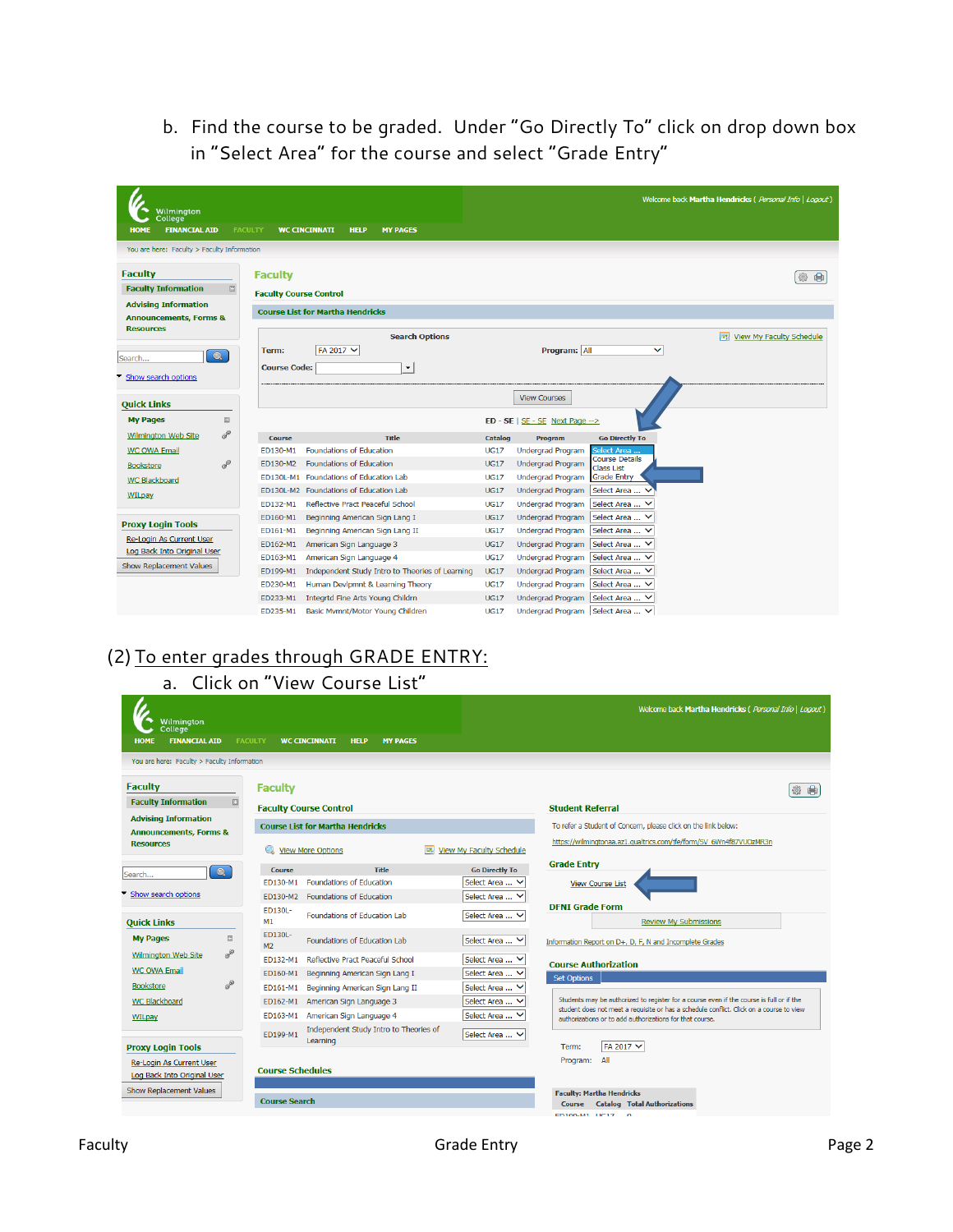#### b. Select course

| <b>Course List for: Martha Hendricks</b>                                                                                                                                          |                |                                         |              |          |                                           |              |        |
|-----------------------------------------------------------------------------------------------------------------------------------------------------------------------------------|----------------|-----------------------------------------|--------------|----------|-------------------------------------------|--------------|--------|
|                                                                                                                                                                                   |                |                                         |              |          |                                           |              |        |
| To enter/change grades, first select a Program and Term, and click the Search button. When the list of courses has been displayed, click on a course title to see the class list. |                |                                         |              |          |                                           |              |        |
| <b>Search Criteria:</b>                                                                                                                                                           |                |                                         |              |          |                                           |              |        |
| Program:                                                                                                                                                                          |                | All                                     | $\checkmark$ | Term:    | <b>FA 2017</b>                            | $\checkmark$ | Search |
|                                                                                                                                                                                   |                |                                         |              |          |                                           |              |        |
| $ED - SE$   $SE - SE$ Next Page -->                                                                                                                                               |                |                                         |              |          |                                           |              |        |
| <b>Course</b>                                                                                                                                                                     | <b>Catalog</b> | <b>Title</b>                            |              |          | <b>Cr Hrs</b> Final Grading Period Opens? |              |        |
| ED130-M1                                                                                                                                                                          | <b>UG17</b>    | Foundations of Education                |              | 4.00     | N                                         |              |        |
| ED130-M2                                                                                                                                                                          | <b>UG17</b>    | Foundations of Education                |              | 4.00     | N                                         |              |        |
| ED130L-M1                                                                                                                                                                         | <b>UG17</b>    | Foundations of Education Lab            |              | 0.00     | $\mathbb N$                               |              |        |
| ED130L-M2                                                                                                                                                                         | <b>UG17</b>    | Foundations of Education Lab            |              | 0.00     | N                                         |              |        |
| ED132-M1                                                                                                                                                                          | <b>UG17</b>    | Reflective Pract Peaceful School        |              | 1.00     | $\mathbb N$                               |              |        |
| ED160-M1                                                                                                                                                                          | <b>UG17</b>    | Beginning American Sign Lang I          |              | 2.00     | N                                         |              |        |
| ED161-M1                                                                                                                                                                          | <b>UG17</b>    | Beginning American Sign Lang II         |              | 2.00     | N                                         |              |        |
| ED162-M1                                                                                                                                                                          | <b>UG17</b>    | American Sign Language 3                |              | 2.00     | N                                         |              |        |
| ED163-M1                                                                                                                                                                          | <b>UG17</b>    | American Sign Language 4                |              | 2.00     | $\mathbb N$                               |              |        |
| ED230-M1                                                                                                                                                                          | <b>UG17</b>    | Human Devlpmnt & Learning Theory        |              | 4.00     | N                                         |              |        |
| ED233-M1                                                                                                                                                                          | <b>UG17</b>    | Integrtd Fine Arts Young Childrn        |              | 2.00     | N                                         |              |        |
| ED235-M1                                                                                                                                                                          | <b>UG17</b>    | Basic Mvmnt/Motor Young Children        |              | 2.00 N   |                                           |              |        |
| <b>EDO40 144</b>                                                                                                                                                                  | 11017          | Develope Cana T. Disamposition Disarria |              | $00 - 1$ |                                           |              |        |

### During the grading period, enter grades here.